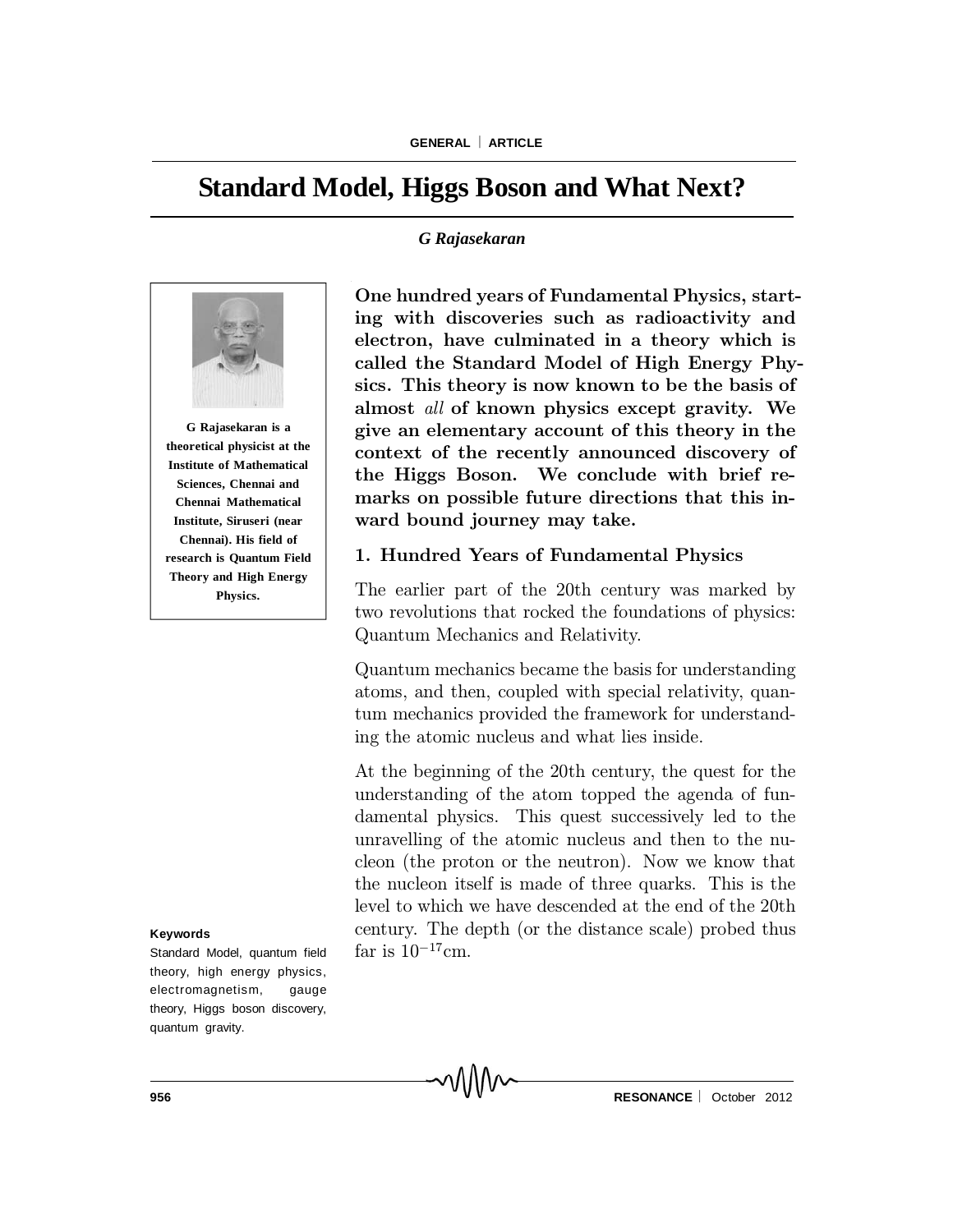**GENERAL** ¨ **ARTICLE**

| <b>INWARD BOUND</b> |  |               |  |                                                                                                        |  |               |  |  |
|---------------------|--|---------------|--|--------------------------------------------------------------------------------------------------------|--|---------------|--|--|
|                     |  |               |  | Atoms $\longrightarrow$ Nuclei $\longrightarrow$ Nucleons $\longrightarrow$ Quarks $\longrightarrow$ ? |  |               |  |  |
| $10^{-8}$ cm        |  | $10^{-12}$ cm |  | $10^{-13} \mathrm{cm}$                                                                                 |  | $10^{-17}$ cm |  |  |

This inward bound path of discovery unraveling the mysteries of matter and the forces holding it together  $-$  at deeper and ever deeper levels  $-$  has culminated, at the end of the 20th century, in the theory of fundamental forces based on *nonabelian gauge fields*, for which we have given a rather prosaic name: 'The Standard Model of High Energy Physics'.

In this theory, the strong forces operating within the nuclei and within the nucleons, as well as the weak forces that were revealed through the discovery of radioactivity a hundred years ago are understood to be generalizations of the electrodynamics of Faraday and Maxwell.

Electrodynamics was formulated around the year 1875 and its applications came in the 20th century. We owe a lot to the Faraday–Maxwell electrodynamics, for the applications of electrodynamic technology have become a part of modern life. People take out a small gadget from their pockets and speak to their friends living hundreds or thousands of kilometers away; somebody in a spacelab turns a knob of an instrument and controls a spacecraft that is hurtling across millions of kilometers to a distant planet. All this has been possible only because of electromagnetic waves.

It turns out that the dynamics of strong and weak forces was formulated around 1975, almost 100 years after the formulation of electrodynamics. We may expect that equally profound applications will follow, once the technologies of the strong and weak forces are mastered. That may be the technology of the 21st century.

Standard Model is now known to be the basis of almost ALL of known physics except gravity. It is the dynamical theory of electromagnetism and the strong and weak nuclear forces.

Standard Model has been constructed by generalizing the century-old electrodynamics of Faraday and Maxwell.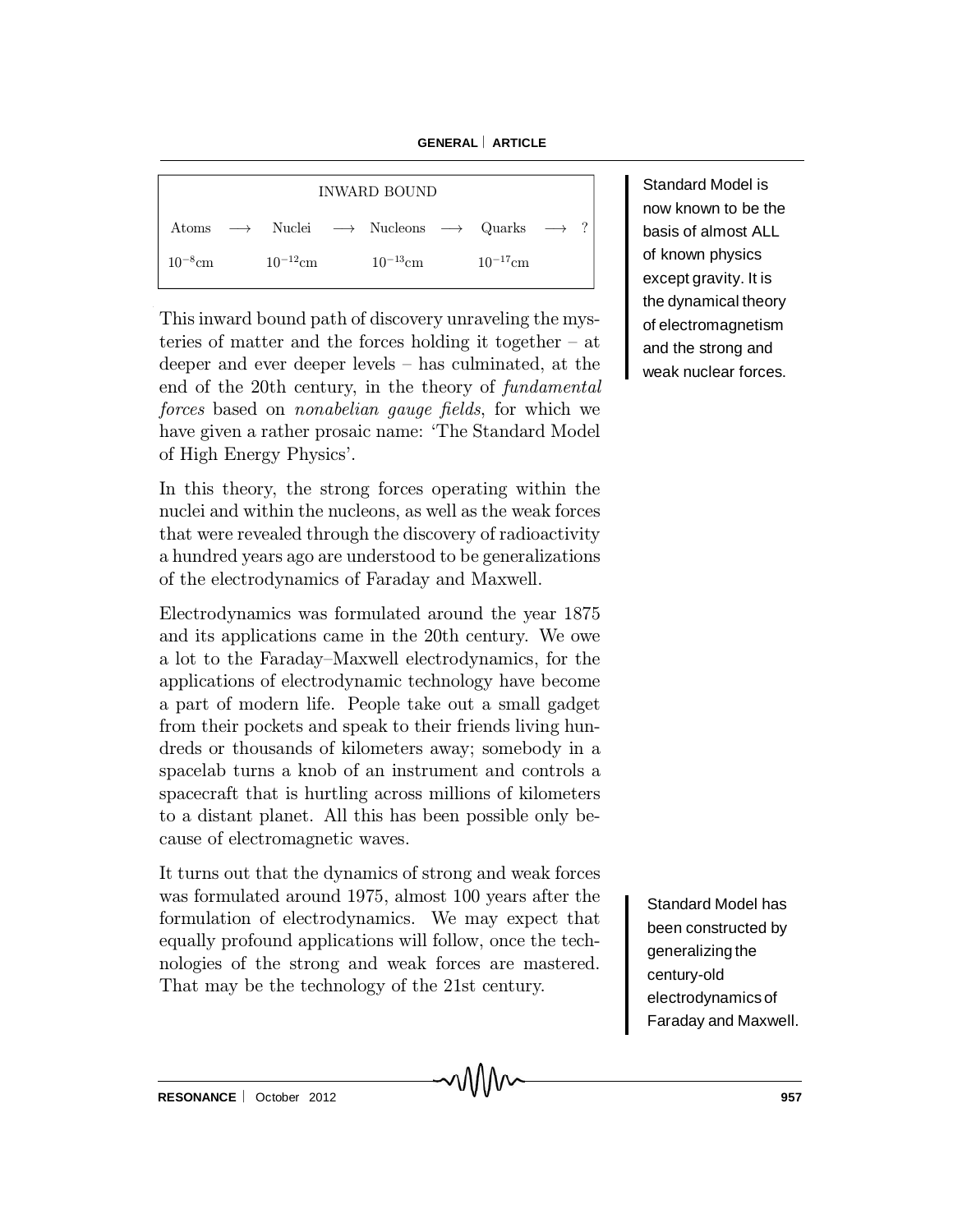#### **GENERAL** ¨ **ARTICLE**

The four fundamental forces govern all of Nature.

After this bird's eye view of one century of developments, we now describe the four forces of Nature and then take up the Standard Model.

## 2. Fundamental Forces of Nature

The four fundamental forces are the strong, electromagnetic, weak and gravitational forces. Strong forces are responsible for binding nucleons into the nucleus (and for binding quarks into the nucleons). They are characterised by a strength parameter which is roughly one and their range is  $10^{-13}$  cm. Electromagnetic forces bind nuclei and electrons to form atoms and molecules and bind atoms or molecules to form solid matter. Their strength is measured by the fine structure constant whose value is about  $1/137$  and their range is infinite. Weak interactions cause the beta decay of nuclei and also are responsible for the fusion reactions that power the Sun and stars. Their strength is  $10^{-5}m_p^{-2}$  and their range is less than  $10^{-14}$ cm. Here  $m_p$  is the mass of the proton. Gravity binds the planets into the solar system, stars into galaxies and so on. Although gravity is the weakest force – its strength being  $10^{-40}m_p^{-2}$  – it becomes the dominant force for the Universe at large, because of its infinite range and because of it being attractive only (unlike electromagnetism where attraction can be cancelled by repulsion).

In quantum theory the range of a force is inversely proportional to the mass of the quantum that is exchanged. Since the photon mass is zero, electromagnetic force mediated by the exchange of photons is of infinite range. Since the strong interaction between nucleons has finite range, it has to be mediated by a quantum (or particle) of finite mass. This is how Yukawa predicted the particle that was later identified as the pion, which we now know to be a composite of a quark and an antiquark. We shall discuss later more about the finite range of the weak force and the quantum exchanged. Since grav-

In quantum theory the range of a force is inversely proportional to the mass of the quantum that is exchanged.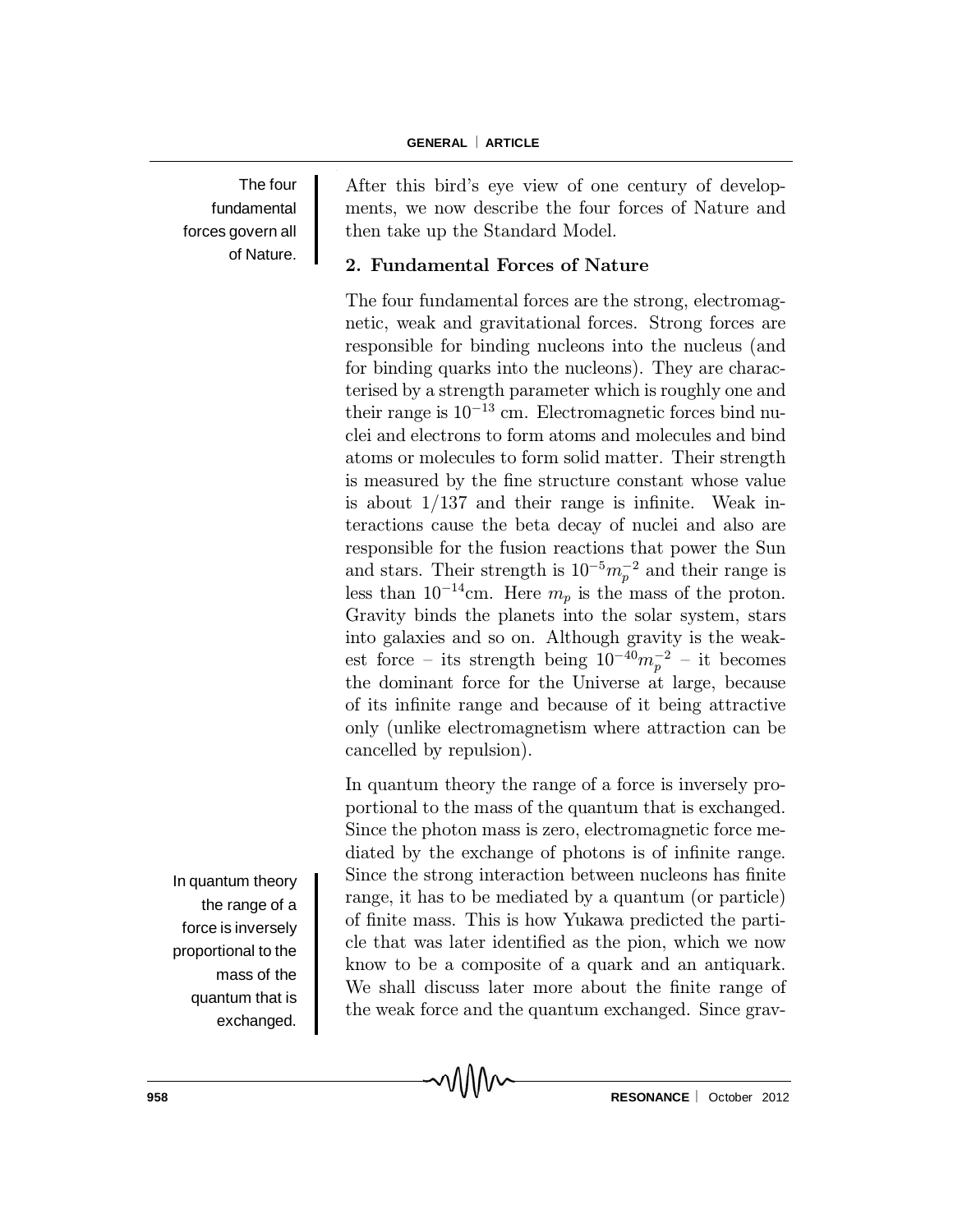ity has infinite range, quantum theory of gravity (if it is constructed) will have its quantum, called graviton, with zero mass.

The above textbook classification of the four fundamental forces has broken down. We now know that the weak force and electromagnetism are two facets of one entity called electroweak force. Can one go further and unify the strong force with the electroweak force? It is possible to do so and it is called 'grand unification', but that is a speculative step which may be confirmed only in the future. The grander unification will be unification with gravitation which we may call 'Total Unification' which was the dream of Einstein. Perhaps that will be realized by string theory and in the future.

For the present we have the Standard Model which is a theory of the electroweak and strong interactions and is based on a generalization of elecrodynamics. So let us start with electrodynamics.

## 3. Laws of Electrodynamics

The laws of electrodynamics are expressed in terms of the following partial differential equations:

$$
\vec{\nabla} \cdot \vec{E} = 4\pi\rho , \qquad (1)
$$

$$
\vec{\nabla} \times \vec{E} + \frac{1}{c} \frac{\partial \vec{B}}{\partial t} = 0 , \qquad (2)
$$

 $\vec{\nabla} \cdot \vec{B} = 0$ , (3)

$$
\vec{\nabla} \times \vec{B} - \frac{1}{c} \frac{\partial \vec{E}}{\partial t} = \frac{4\pi}{c} \vec{j} . \tag{4}
$$

These laws were formulated by Maxwell on the basis of earlier experimental discoveries by Oersted, Ampère, Faraday and many others. Actually, from his observations and extensive experimental studies of the electromagnetic phenomena, Faraday had built up an intuitive physical picture of the electromagnetic field and

All laws of Nature are written in the language of mathematics. But they can be discovered and established to be true only by experiment.

**Electrodynamics** and weak forces have been unified into electroweak dynamics. Further unification may be achieved in future.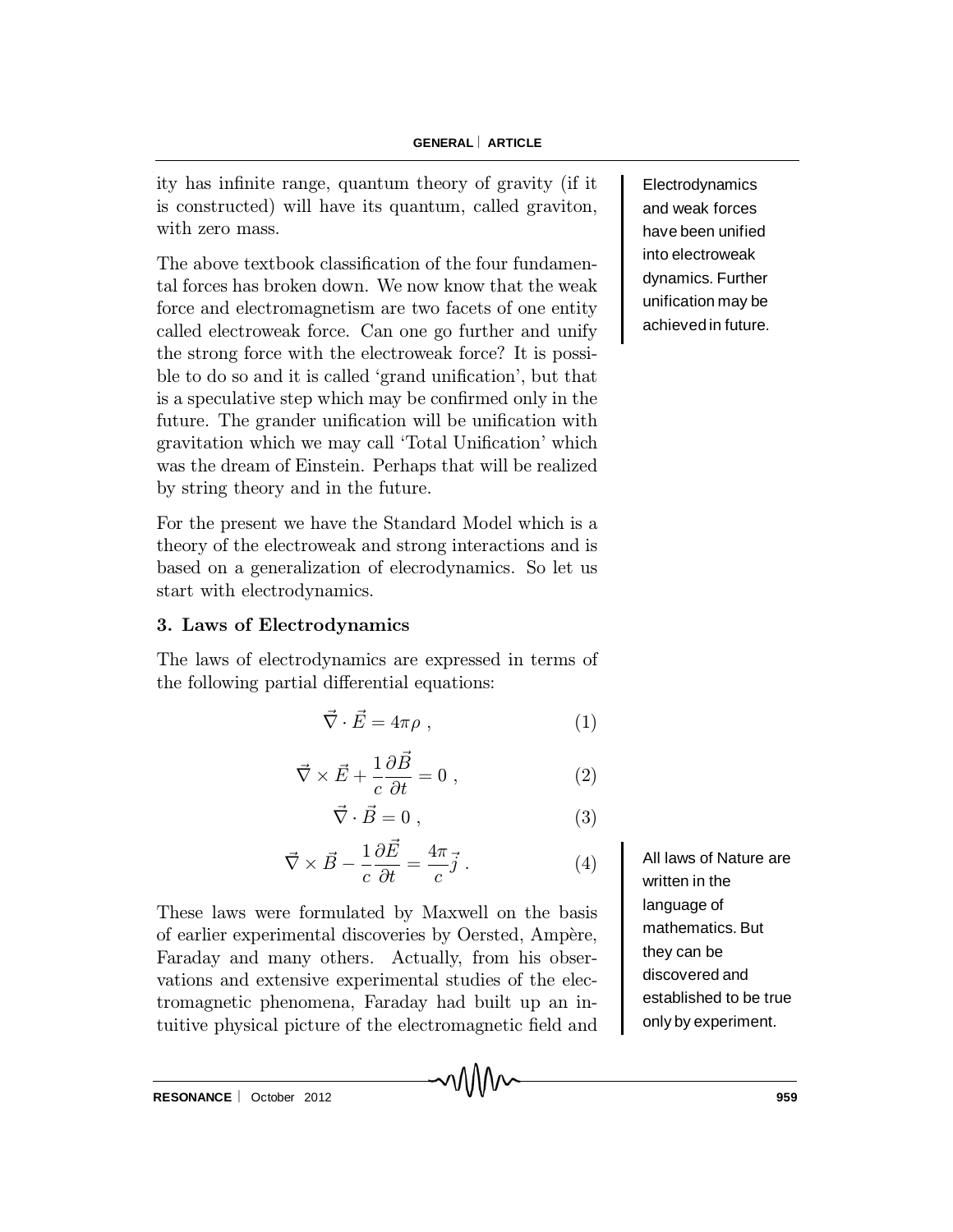Maxwell's laws have stood the test of time for much more than a century. But the classical picture of the electromagnetic field has to be replaced by quantum field theory.

Standard Model is written in the language of quantum field theory. All forces or interactions are mediated by quanta, like the photon which mediates electromagnetic interactions.

Maxwell made this picture precise by his mathematical formulation. Once Maxwell wrote down the complete and consistent system of laws, very important consequences followed. He could show that his equations admitted the existence of waves that travelled with a velocity that he could calculate purely from electrical measurements to be  $3 \times 10^{10}$  cm per sec. Since the velocity of light was known to be this number, Maxwell proposed that light was an electromagnetic wave. This was a great discovery since until that time nobody knew what light was. Subsequently Hertz experimentally demonstrated the existence of the electromagnetic waves prediced by Maxwell.

Maxwell's laws have stood the test of time for much more than a century. Even the two revolutions of relativity and quantum mechanics have not invalidated them. In fact, Einstein resolved the confrontation between Newton's laws of particle dynamics and Maxwell's laws of field dynamics in favour of the latter. He had to modify Newton's laws to be in conformity with the space-time picture of Maxwell's laws and this is how special theory of relativity was born. Even quantum mechanics left the form of Maxwell's equations unchanged. However, there was a profound reinterpretation of the continuous Faraday–Maxwell field with its continuous energy distribution in space-time. It was replaced by discrete field-quanta or discrete packets of energy. This was called field quantization and this was the birth of Quantum Field Theory.

Let us briefly compare the Faraday–Maxwell picture with quantum field theory. In the former, a charged particle, say, a proton is surrounded by an electromagnetic field existing at every point in space–time. If another charged particle, an electron is placed in this field, the field will interact with the electron and that is how the electromagnetic interaction between proton and electron is to be understood in the classical electromagnetic theory.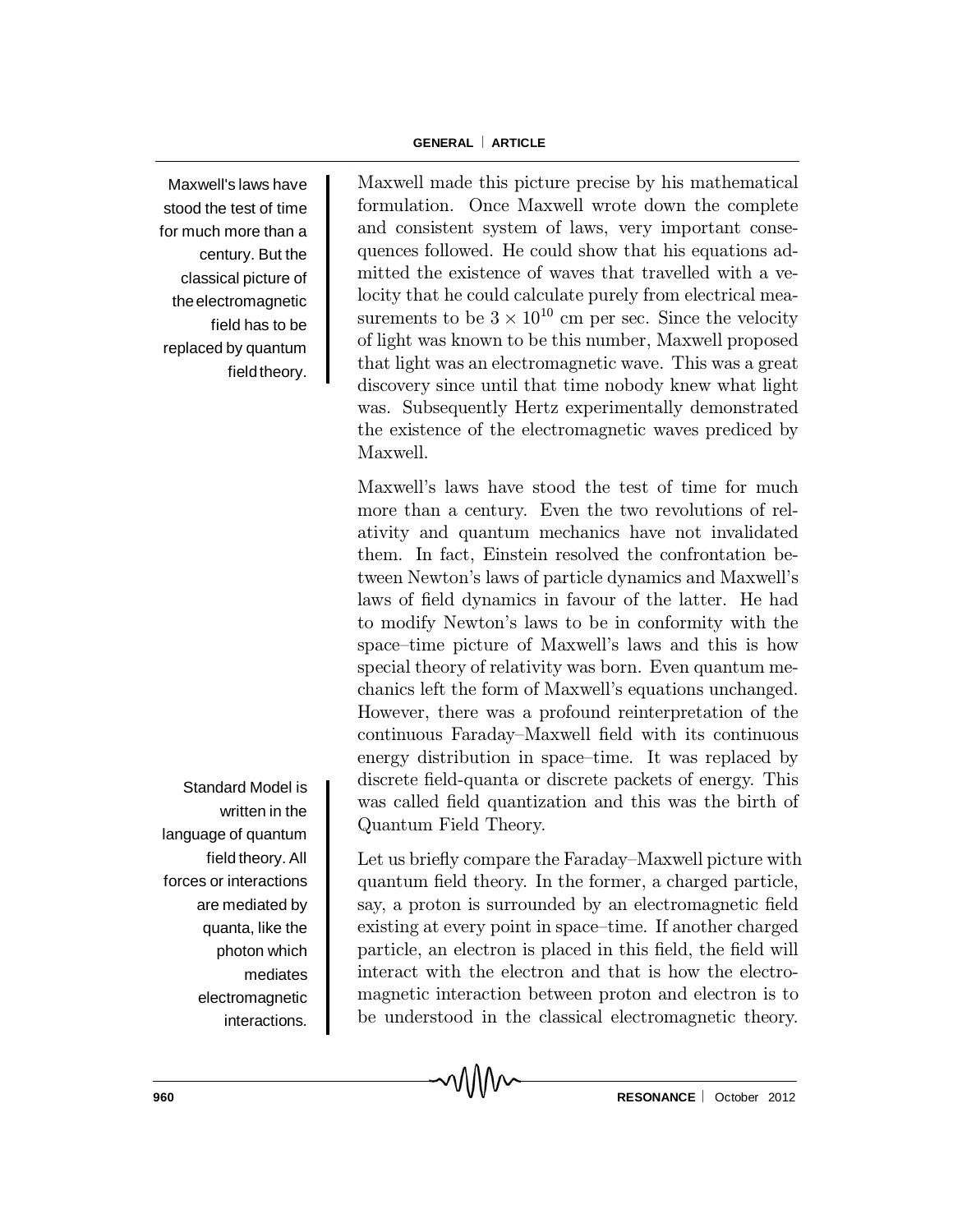In quantum field theory, the proton emits an electromagnetic quantum which is called the photon and the electron absorbs it and this is how the interaction between the proton and electron is to be understood. Exchange of the field-quanta is responsible for the interaction. This is depicted in the `Feynman diagram' shown in Figure 1. This is a brief description of quantum field theory which is the basic language in which Standard Model of High Energy Physics is written.

# 4. Standard Model of High Energy Physics

Standard Model consists of two parts, electroweak dynamics that unifies electromagnetic and weak interactions, and chromodynamics that governs strong interactions.

In electrodynamics we have an electromagnetic field described by the pair of vector fields  $(\vec{E}, \vec{B})$  and the corresponding quantum is the photon. Analogously, in electroweak dynamics we have four types of generalized electromagnetic fields  $(\vec{E}_i, \vec{B}_i)$  with the index i going over 1 to 4, one of them being the Faraday–Maxwell electromagnetic field. Correspondingly there exist four electroweak quanta, also called electroweak gauge bosons. One of them is the photon  $\gamma$ , mediating electromagnetic interaction and the other three  $W^+$ ,  $W^-$  and Z mediate weak interaction.

In Figure 2 we illustrate an example of weak interaction, namely the decay of the neutron into proton, electron and antineutrino. Neutron and proton are depicted as composites of three quarks udd and uud respectively. The d quark turns into a u quark by emitting the weak quantum  $W^-$  which turns into a pair of leptons (electron and antineutrino). The electromagnetic and weak interactions among the quarks and the leptons mediated by the electroweak quanta are pictured in the Feynman diagrams of Figure 3.



**Figure 1.**

**Electroweak** interactions are mediated by four quanta called electroweak gauge bosons, photon being one of them.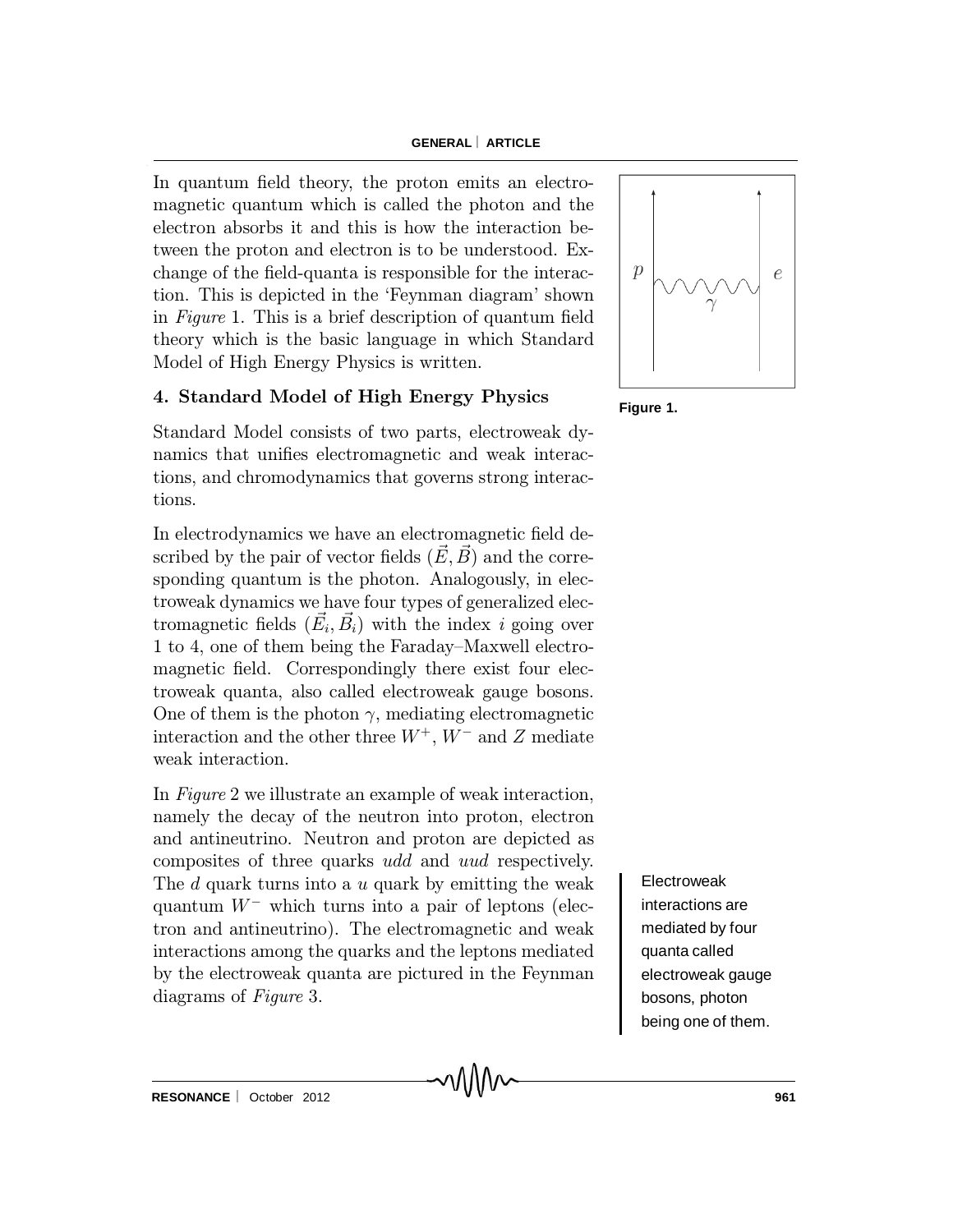**GENERAL** ¨ **ARTICLE**

The weak boson *W* mediates all nuclear beta decays including the decay of the neutron.









Exchange of *W* can generate a force between particles or can cause decay of a particle. Photon and *Z* boson can only generate forces among the particles.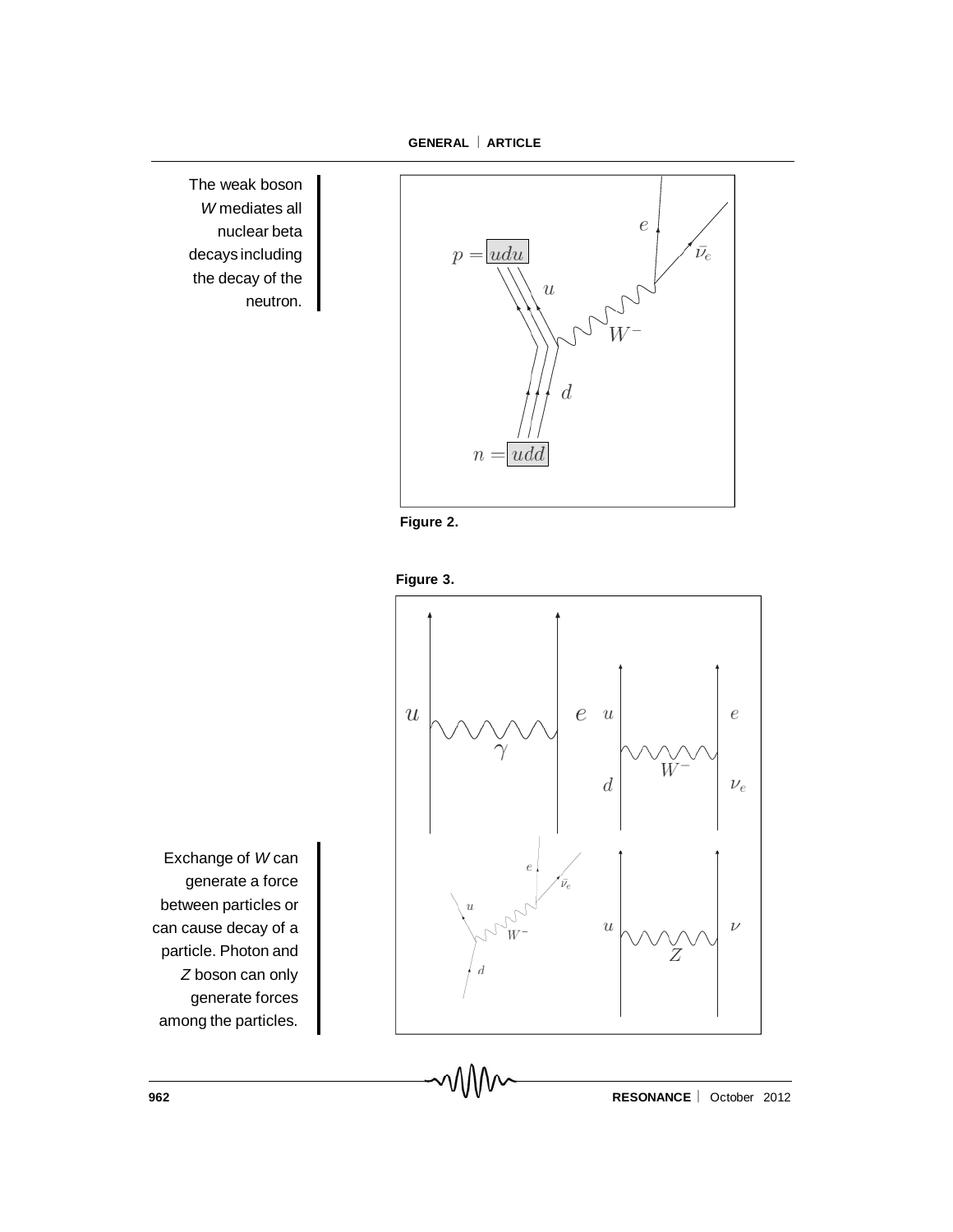The laws of electroweak dynamics (EWD) are given by the equations:

$$
\vec{\nabla} \cdot \vec{E}_i + \dots = 4\pi \rho_i , \qquad (5)
$$

$$
\vec{\nabla} \times \vec{E_i} + \frac{1}{c} \frac{\partial \vec{B_i}}{\partial t} + \dots = 0 , \qquad (6)
$$

$$
\vec{\nabla} \cdot \vec{B}_i + \dots = 0, \tag{7}
$$

$$
\vec{\nabla} \times \vec{B}_i - \frac{1}{c} \frac{\partial \vec{E}_i}{\partial t} + \dots = \frac{4\pi}{c} \vec{j}_i. \tag{8}
$$

We shall explain the dots in the equations soon.

In Quantum Chromodynamics (QCD) governing strong interactions we have eight types of generalized electromagnetic fields  $(E_{\alpha}, B_{\alpha})$  with the index  $\alpha$  ranging over 1 to 8. The corresponding quanta are called gluons  $G_{\alpha}$ since it is their exchange between quarks that bind or glue the quarks together to form the proton or neutron. This exchange of gluons between the quarks  $q$  (which may be u or d) is shown in Figure 4. The laws of QCD are given by the same equations as those for EWD with the index *i* replaced by  $\alpha$ . The analogy of the laws of EWD and QCD to the original laws of electrodynamics is obvious.

If these generalizations of Maxwell's equations are as simple as made out above, why did the Standard Model take another hundred years to be constructed? The answer lies in the dots in the equations expressing the laws of EWD and QCD.

Let us go back to electrodynamics in which every electrically charged particle interacts with the electromagnetic field or (in the quantized version) emits or absorbs a photon. But photon itself does not have charge and hence does not interact with itself. In the generalization described above, there are twelve generalized charges, four in EWD and eight in QCD, corresponding to a similar





Strong interactions are caused by gluons that are exchanged between quarks; there are eight gluons.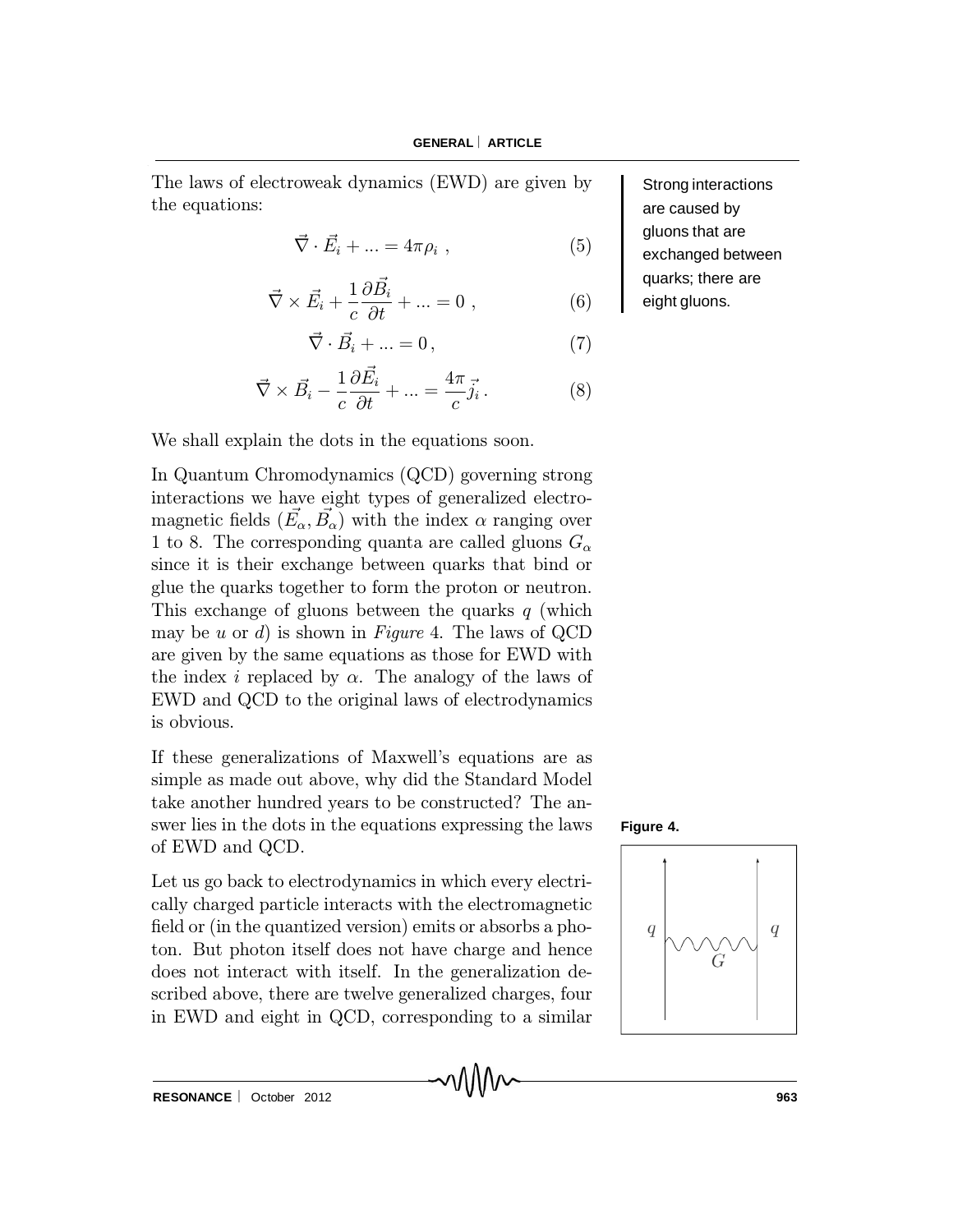

**Figure 5.**

<sup>1</sup> In mathematics, algebras with commuting and noncommuting objects are respectively called abelian and nonabelian algebras.

> Standard Model is the theory of nonabelian gauge quanta interacting among themselves and with quarks.

number of generalized electromagnetic fields. In contrast to electric charge which is just a number (positive, negative or zero), these generalized charges are matrices which do not commute with each other and hence can be called 'nonabelian charges'<sup>1</sup>. Electrodynamics which is based on the abelian charge is called abelian gauge theory and the generalization based on nonabelian charges is called nonabelian gauge theory. In contrast to photon, which is the abelian gauge quantum and does not carry the abelian electric charge, the nonabelian gauge quanta themselves carry the nonabelian charges and hence are self-interacting. These self-interactions are shown in Figure 5; both a cubic and a quartic coupling exist. The nonlinear terms expressing these couplings are hidden behind our dots and it is these which make the theory of nonabelian gauge fields much more complex than the simple Maxwell theory. Nonabelian gauge fields were introduced by Yang and Mills in 1954 and hence are also called Yang-Mills  $(YM)$  fields, but it took many more important steps in the next two decades before this theory could be used to construct the correct Standard Model.

A remark on gravity is appropriate at this point. What plays the role of `charge' in gravity? Obviously it is mass in Newton's theory, but is replaced by energy in Einstein's theory. Since the gravitational field itself has energy, it has to be self-interacting exactly as in the case of the nonabelian gauge field carrying the nonabelian charge. However, unlike in that case where Yang and Mills showed that a cubic and a quartic interaction completes the theory, in the gravitational case one has to add vertices of all orders (quintic, sextic,...). This is what makes Einstein's theory of gravitation much more intractable in the quantized version. In complexity, Yang{ Mills theory comes between the simple Maxwell theory and the complex Einstein theory.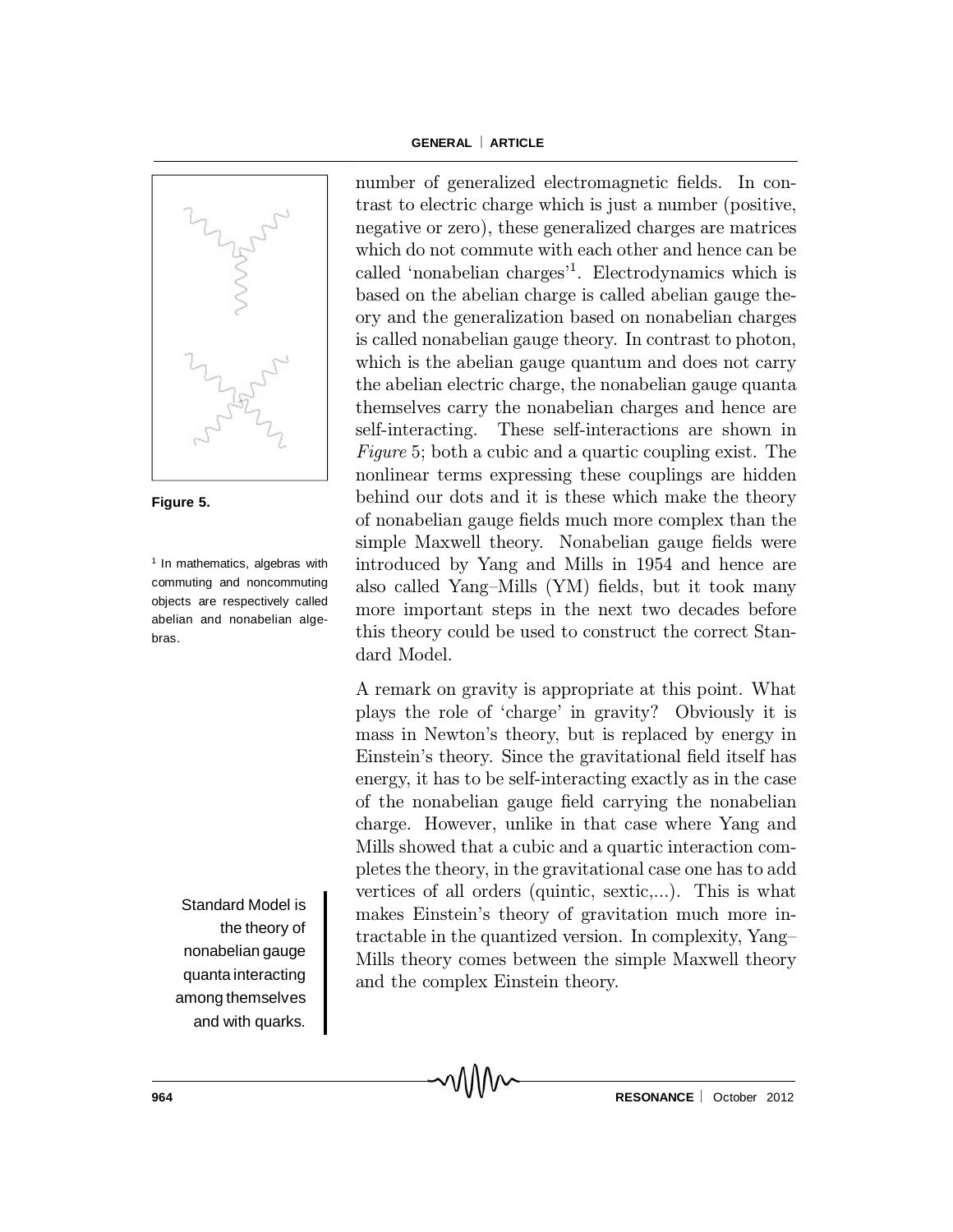## 5. The Field and Particle Sectors

The constituents of the Universe according to the Standard Model come in two categories which may be called the field sector and the particle sector.

In the field sector, we have the twelve gauge fields  $\gamma$ ,  $W^+$ ,  $W^-$ , Z,  $G_1$ ,  $G_2$ ,...,  $G_8$ . Their quanta are all particles with spin 1 (in units of  $\hbar$ ), exactly like the first and most familiar one among them, the photon  $(\gamma)$ . All such particles having spin equal to an integral multiple of  $\hbar$ belong to the great family of `bosons' (particles obeying Bose–Einstein statistics).

The particle sector consists of spin  $\frac{1}{2}$  particles belonging to the other great family of `fermions' (particles that obey Fermi-Dirac statistics.) Among these, we have already encountered the two quarks  $(u,d)$  and the two 'leptons'  $(\nu,e)$ . The quarks make up the nucleon and the nucleons make nuclei. Nuclei and electrons make atoms, molecules and all known matter. The weak radioactive decays involve the  $\nu$ . Thus the quartet of particles consisting of a quark doublet and a lepton doublet seems to be sufficient to make up the whole Universe. However Nature has chocen to repeat this quartet twice more, so that there actually exist three `generations' of particle quartets each consisting of a quark doublet and a lepton doublet: (i)  $(u,d)$ ,  $(\nu_e,e)$ ; (ii)  $(c,s)$ ,  $(\nu_\mu,\mu)$ ; (iii)  $(t,b)$ ,  $(\nu_\tau, \tau)$ .

The existence of three generations is required to explain (the experimentally observed) matter-antimatter asymmetry which can solve the cosmological puzzle: how did the Universe which started as a fireball with equal proportion of matter and antimatter evolve into a state which has only matter? But we shall not delve into this question here except to mention that Kobayashi and Maskawa predicted, on this basis, the existence of three generations of quarks, even before the three generations were experimentally discovered.

Gauge symmetry, part of which will be broken, makes the twelve gauge bosons massless, like the photon.

From a fundamental point of view, all the 6 quarks and all the 6 leptons are on an equal footing. All of them were created in equal numbers, but the heavier particles decayed into the lighter ones *u*,*d*,*e* and the neutrinos.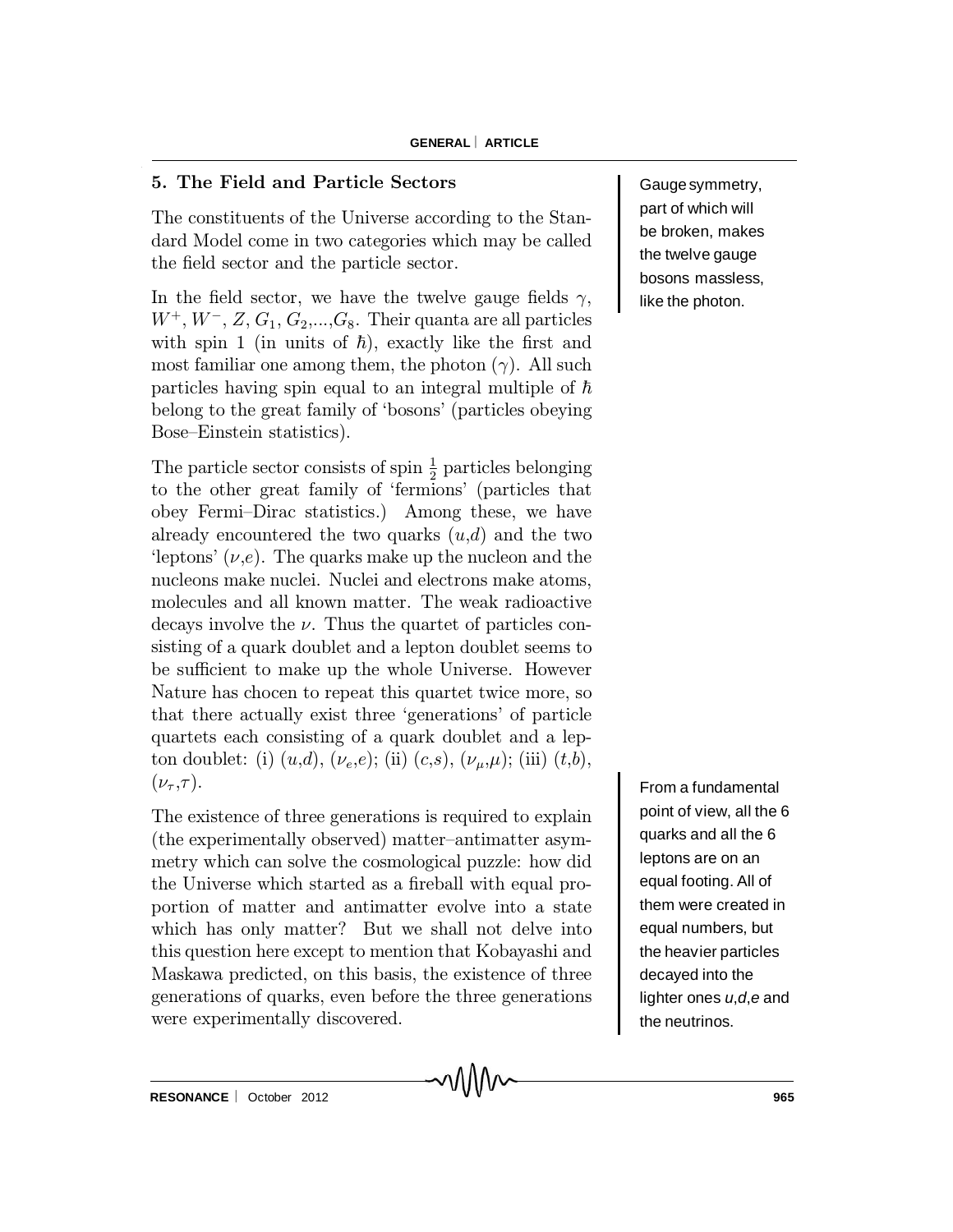Due to the selfinteractions among the gluons of QCD, strong interaction becomes weak at asymptotically high energies (called 'asymptotic freedom'). But at low energies the strength grows enormously and confines the quarks and gluons within a prison of the size of the nucleon.

An important remark about quantum field theory is in order here. Although we divided the stuff of the Universe into a field sector and a particle sector, fields have their quanta which are particles and in quantum field theory each particle in the particle sector also has its quantum field; electron, for instance, is the quantum of the electron field. Thus quantum field theory unifies field and particle concepts.

There is an incompleteness in our description of the QCD sector. Both quarks and gluons are not seen directly in any experiment. They are supposed to be permanently confined inside the proton and neutron. But this hypothesis of confinement which is supposed to be a property of QCD has not been proved. This important theoretical challenge remains as a loophole. This problem is so intractable that it has been announced as one of the millennium problems of mathematics.

## 6. Symmetry Breaking and Higgs

Remember the vast disparity between electromagnetism and the weak force as regards their ranges; one is of infinite range and the other is short-ranged. How does electroweak unification cope with this breakdown of the electroweak symmetry that is intrinsic to the unification? This is achieved by a spontaneous breakdown of symmetry engineered by the celebrated Higgs mechanism which keeps photon massless while raising the masses of  $W$  and  $Z$  to finite values. Thus weak interaction gets a finite range. The experimental discovery of  $W$  and Z with the masses predicted by the electroweak theory was a great triumph for the theory.

The idea of spantaneous breakdown of symmetry (SBS) in high energy physics originates from Nambu although he applied it in a different context. But the stumbling block was the Goldstone theorem. This predicted the existence of a massless spin zero boson as the consequence of SBS and prevented the application of SBS to

MM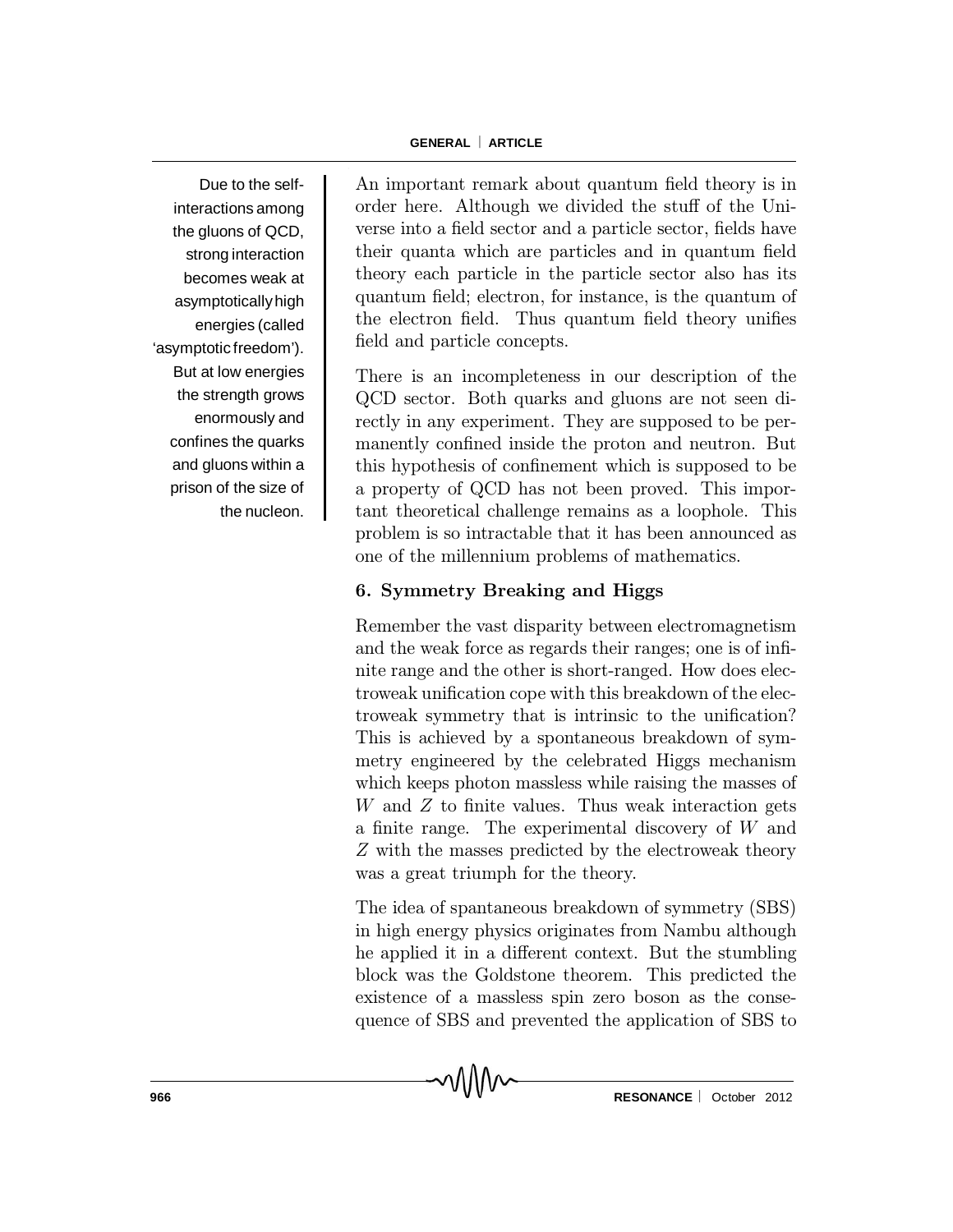construct any physically relevant theory, since such a massless particle is not observed. (See Appendix I at the end of this article for more on SBS.) Thus apparently one had to choose between the devil (massless W boson) and the deep sea (massless spin zero boson).

It was Higgs who, in 1964, showed that this is not correct. By using Goldstone's model (which is much simpler than the original Nambu model), he showed that there is no Goldstone theorem if the symmetry that is broken is a gauge symmetry. The devil drinks up the deep sea and comes out as a regular massive spin one gauge boson. No massless spin zero boson is left. This is called the Higgs mechanism. Many other authors also contributed to this idea.

Earlier, Glashow had identified the correct version of the Yang-Mills theory for the electroweak unification. By combining that with Higgs mechanism, Weinberg and Salam independently constructed the elecroweak part of SM in 1967.

There is a bonus. Higgs mechanism postulates the existence of a universal all-pervading field called the Higgs field and this field which gives masses to  $W$  and  $Z$  also gives masses to all the fermions of the particle sector, except to the neutrinos. Thus, in particular, the masses of the quarks and electron come from the Higgs field.

But there is an important byproduct of the Higgs mechanism: a massive spin zero boson, called the Higgs boson, must exist as a relic of the original Higgs field. High energy physicists searching for it in all the earlier particle accelerators had failed to find it. So the announcement on 4 July 2012 that the Higgs boson has been sighted finally at a mass of  $125 \text{ GeV}$  at the gigantic particle collider called Large Hadron Collider (LHC) at CERN, Geneva has been welcomed by everybody. More tests have to be performed to establish that the particle seen is indeed the Higgs boson.

Higgs showed that spontaneous breakdown of gauge symmetry violates Goldstone theorem and Kibble extended the idea to nonabelian gauge symmetry. Electroweak dynamics was then constructed using Higgs–Kibble mechanism.

The *W* and *Z* bosons were experimentally discovered in 1982 exactly at their respective masses 80 and 91 GeV predicted by electroweak dynamics.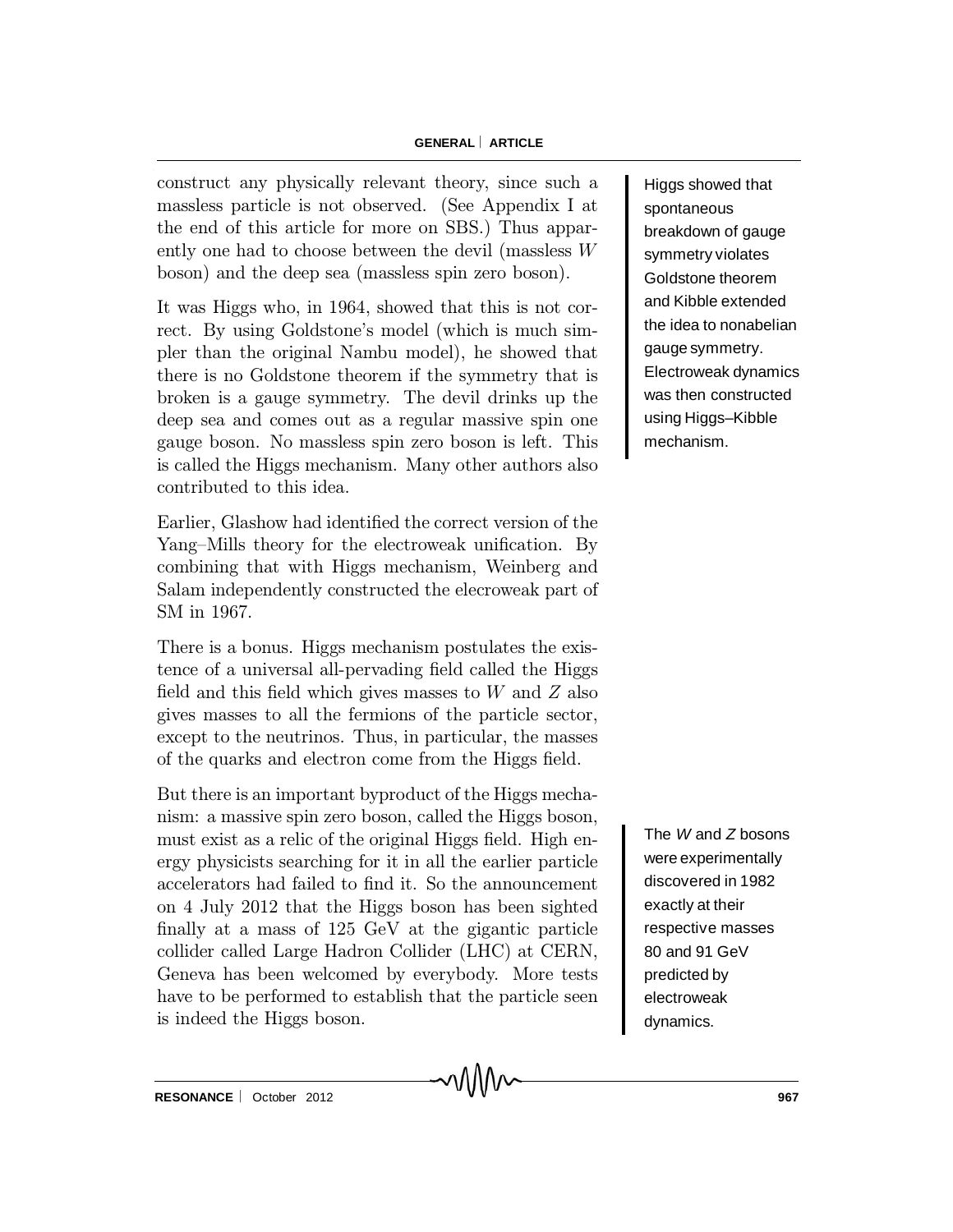**Box 1. Year Winners Contribution to SM** 1978 Glashow, Salam, Weinberg Construction of Electroweak Theory 1983 Rubbia, Van der Meer Discovery of *W* and *Z* 1990 Friedman, Kendal,Taylor 'Observation' of quarks inside proton 1999 't Hooft, Veltman Proof of renormalizability of EW Theory 2004 Gross, Politzer, Wilczek Asymptotic freedom of YM Theory 2008 Nambu Spontaneous breaking of symmetry 2008 Kobayashi, Maskawa Matter–antimatter asymmetry

**GENERAL** ¨ **ARTICLE**

Higgs boson remained as the only missing component. With its discovery announced on 4 July 2012 (to be confirmed), Standard Model has emerged as the Standard Theory describing Nature.

In the last four decades, experimenters have succeeded in confirming every component of the full SM with three generations of fermions. Higgs boson remained as the only missing piece. So with its discovery (assuming that the discovery will be established by further tests), Standard Model has emerged as the Standard Theory describing Nature. This is a great scientific achievement. SM now deserves a better name!

We have now completed our description of the SM. We list in Box 1 the Nobel Prizes awarded so far to some of the makers of the SM, the theorists who proposed it and the experimentalists who proved it to be right.

# 7. Beyond Standard Model

MMW

Neutrinos: Neutrinos are massless in the Standard Model. As already mentioned, Higgs mechanism does not give mass to neutrinos. About 15 years ago, experimenters discovered that neutrinos do have tiny masses and this has been hailed as a great discovery since this may show us how to go beyond the Standard Model. Neutrino may be the portal to go beyond SM and that is the importance of the India-based Neutrino Observatory (INO) which is about to come up in Tamil Nadu.

Dark matter: Astronomers have discovered that most of the matter in the Universe is not the kind we are familiar with. It is called dark matter since it does not emit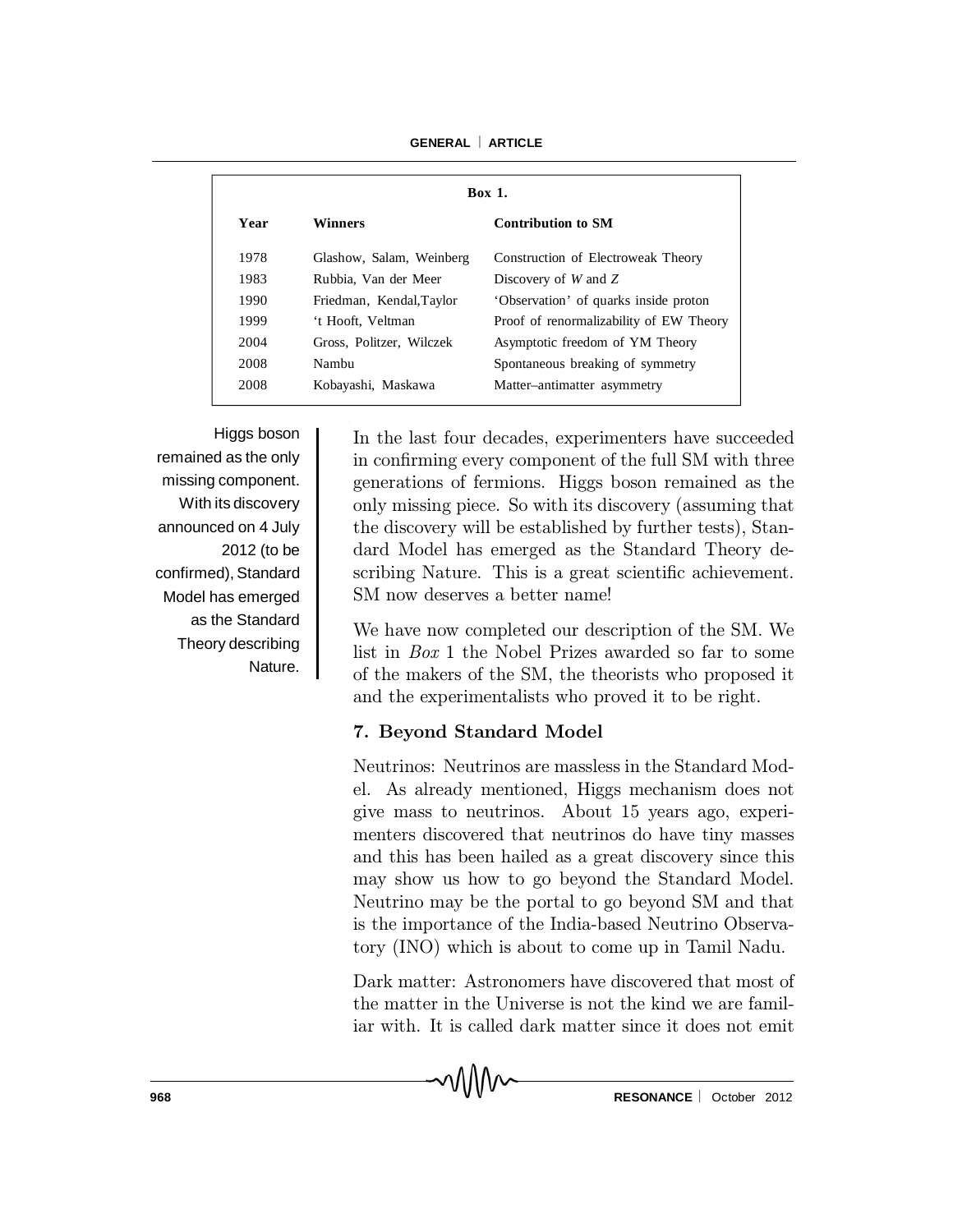or absorb light. Although this discovery has been made already, nobody knows what this dark matter is and only physicists can discover that. A dark matter experiment also will be mounted in the INO cavern (suitably extended).

In the last four decades after the Standard Model was constructed, theoreticians have not been idle but have constructed many theories that go beyond the SM. Of these we have already mentioned one, namely grand unification. Another is supersymmetry that postulates the existence of a boson corresponding to every known fermion and vice versa. This is a very elegant symmetry that leads to a better quantum field theory than the one on which SM has been built. But if it is right, we have to discover a whole new world of particles equalling our known world; remember we took a hundred years to discover the known particles starting with the electron.

There are many more theoretical speculations apart from grand unification and supersymmetry. But none of them has seen an iota of experimental support so far, even in the LHC. However LHC will have many more years of operation; let us hope new things will be discovered.

# 8. Quantum Gravity

The biggest loophole in SM is that gravity has been left out. The most successful attempt to construct quantum gravity is the String Theory.

The role of quantum mechanics coupled with special relativity in providing the basis for the understanding of what lies inside the atomic nucleus (the microcosm) was mentioned at the beginning of this article. On the other hand, it is general relativity, which is also the theory of gravitation that provides the framework for understanding the Universe at large (the macrocosm).

It is a deep irony of Nature that the twin revolutions of quantum and relativity that powered the conceptual The elusive neutrinos and the still more elusive dark matter will be pursued in the under-the-mountain laboratory of the India based Neutrino Observatory (INO). For more on INO, see www.ino.tifr.res.in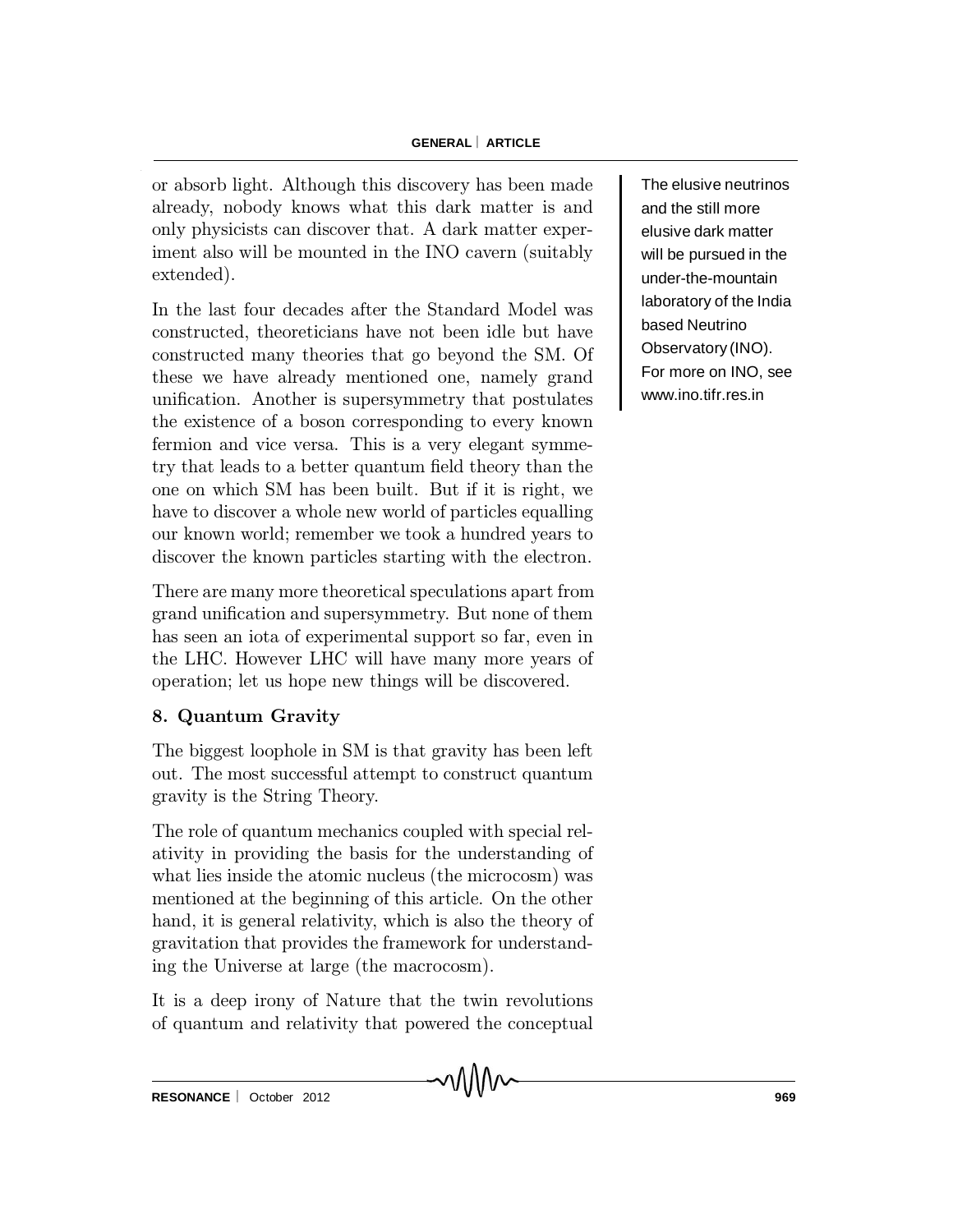Quantum Gravity remains as the most fundamental problem of physics.

advances of the 20th century and that underlie all the subsequent scientific developments, have a basic incompatibility between them. The marriage between quantum mechanics and relativity has not been possible. By relativity, here we mean general relativity since special relativity has already been combined with quantum mechanics leading to quantum field theory.

Gravity which gets subsumed into the very fabric of space and time in Einstein's general relativity has resisted all attempts at being combined with the quantum world. Hence, quantum gravity had become the most fundamental problem of physics at the end of the twentieth century.

This is in contrast to all the other fundamental forces of Nature, namely electromagnetic, strong and weak forces, which have all been successfully incorporated into the quantum mechanical framework. The Standard Model of High Energy Physics that we have described is just that, and it leaves out gravity. This is the reason for the rise of String Theory, for it promises to be a theory of quantum gravity. For the first time in history, we may be glimpsing at a possible solution to the puzzle of quantum gravity. Actually, string theory offers much more than a quantum theory of gravity. It provides a quantum theory of all the other forces too. In other words, it can incorporate the standard model of HEP also, within a unifying framework that includes gravity.

So, String Theory has been hailed as the `Theory Of Everything' and some theoretical physicists have even had  $'D$ reams of a Final Theory'  $-\text{ which is actually the title}$ of an excellent book by Weinberg. But one is tempted to say

There are more things in heaven and earth, Horatio, Than are dreamt of in your philosophy

MM

{ Shakespeare (in Hamlet, Act I, Scene V)

the best candidate we have for a correct theory of quantum gravity.

String Theory is

**970 RESONANCE**  $\begin{bmatrix} 0 & 0 \\ 0 & 0 \end{bmatrix}$  **RESONANCE**  $\begin{bmatrix} 0 & 0 \\ 0 & 0 \end{bmatrix}$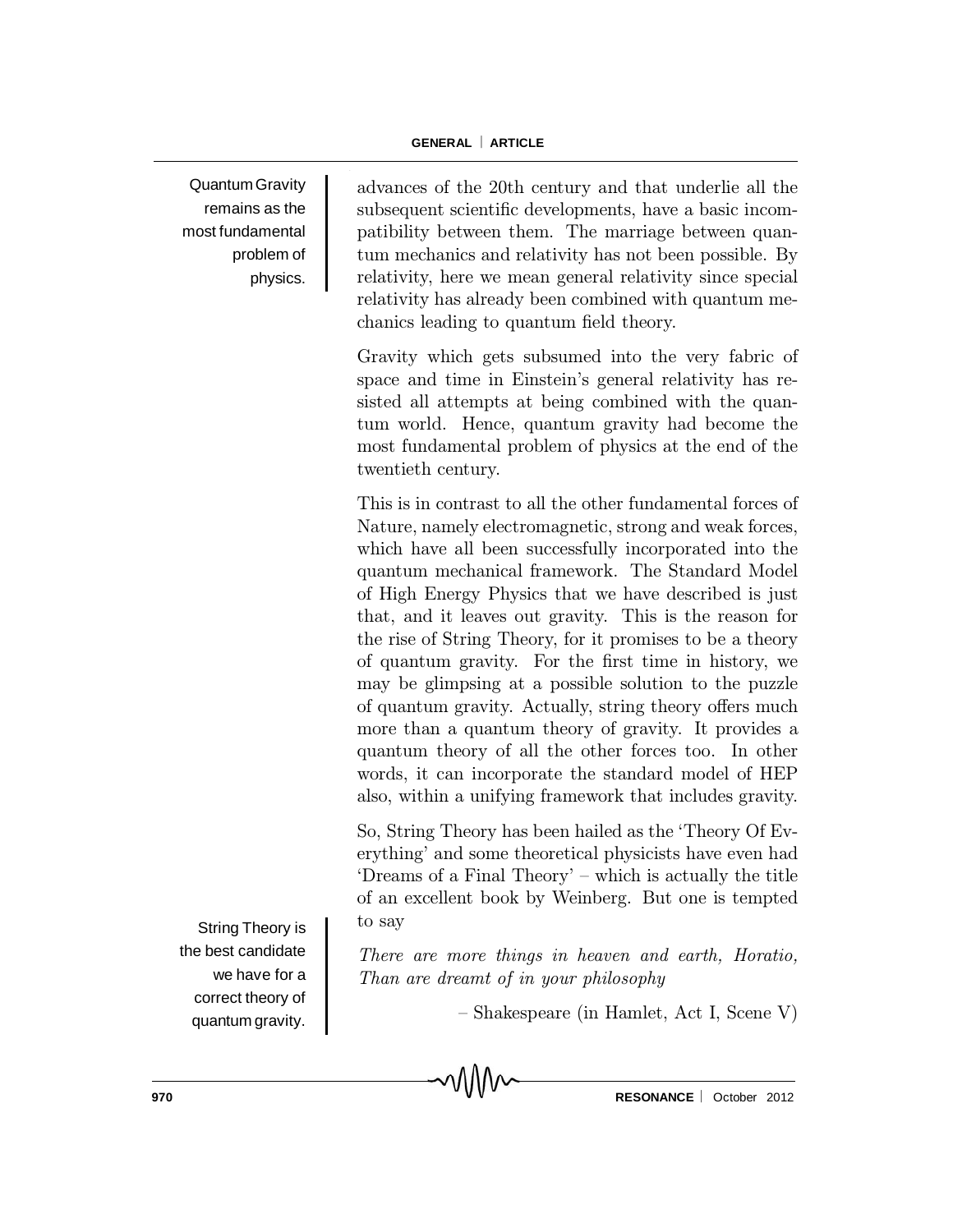I do not believe that string theory or any theory will be a theory of everything or a final theory. But it is very likely that string theory is the fundamental theory for the 21st century.

In string theory, a point particle is replaced by a onedimensional object called string as the fundamental entity. Its length is about  $10^{-33}$  cm which is the length scale of any theory of quantum gravity including string theory. The various vibrational modes of the string correspond to all the elementary particles. String theory automatically contains quantum gravity and that is its chief attraction. However that is bought at a price. It works only if the number of space dimensions is 9 and including time it is 10. Where are the extra six dimensions? They are curled up to form space bubbles existing at distance scales of the same  $10^{-33}$  cm! Both the string and the extra curled-up dimensions will be revealed only when we can access such length scales. Remember we have so far reached only  $10^{-17}$  cm. We have a long way to go.

Apart from string theory there are other approaches to quantum gravity. Only the future will tell us which is the right one. In any case, quantum gravity is an important (albeit distant) frontier and the journey continues.

#### **Suggested Reading**

- **[1] Ashoke Sen, Search for a final theory of matter,** *Resonance***, Vol.5, No.1, pp.4-13, 2000.**
- **[2] Rohini M Godbole and Sunil Mukhi, Nobel for a minus sign: The 2004 Nobel Prize in Physics,** *Resonance***, Vol.10, No.2, pp.33–51, 2005.**
- **[3] Avinash Khare, Subatomic physics 100 not out and still going strong!,** *Resonance***, Vol.2, No.12, pp.8–16, 1997.** *Address for Correspondence*

G Rajasekaran Institute of Mathematical Sciences Chennai 600 113, India. Email: graj@imsc.res.in

The fundamental scale of quantum gravity is  $10^{-33}$  cm, but we have reached only 10–17cm. We have a long way to go and the Inward Bound Journey continues.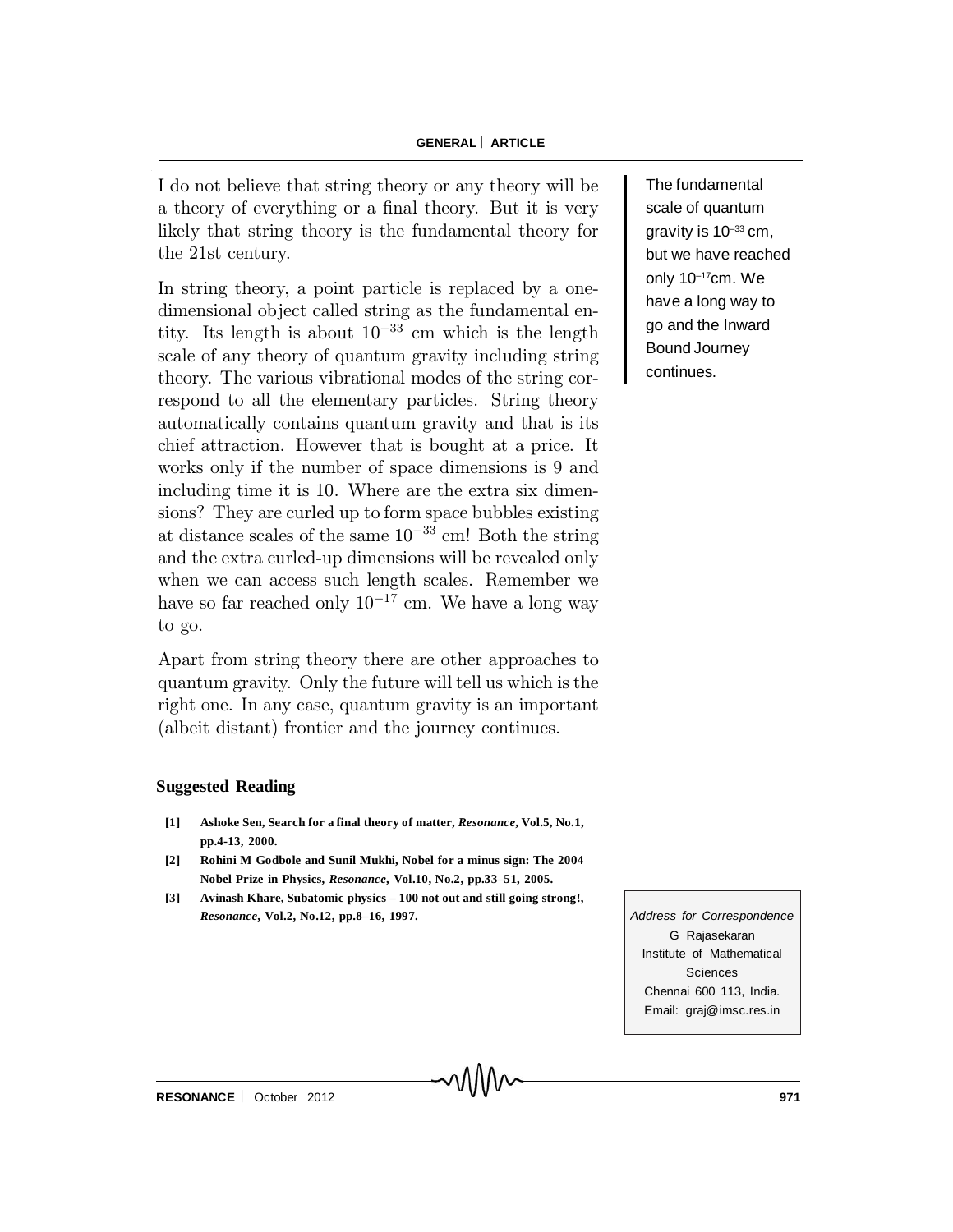## Appendix 1

#### A Tutorial on Spontaneous Breakdown of Symmetry (SBS)

Consider a simple mechanical example: a ball placed on the top of a hill of circular cross section surrounded by a circular valley (*Figure A*). This system has a circular symmetry, but the ball is in an unstable equilibrium and will roll down into the bottom of the valley where it will reach a point of stable equilibrium. The ball could have come to any point along the circular bottom of the valley, but once it has done it, the circular symmetry has been broken.

Now replace the hill and valley problem with a problem of field theory. This is Goldstone's model of the scalar field which has two components  $\phi_1$  and  $\phi_2$ . The quanta of the scalar field have spin zero and hence are bosons. The potential energy  $V$  of the field system as a function of the field components is chosen to be exactly as in the mechanical example and has circular symmetry in the field space (see  $Figure B$ ). It has a maximum energy at point A where  $\phi_1$  and  $\phi_2$  are zero and a minimum all along a circle.



It is wrong to choose the maximum of the potential (point A) as the ground state of the field system although the field has zero value at that point since it is a state of unstable equilibrium. We can choose any point along the circle of the minimum of  $V$ , as the ground state of the system; however once we choose it, the circular symmetry is broken. This is the mechanism of spontaneous breaking of symmetry.

MM